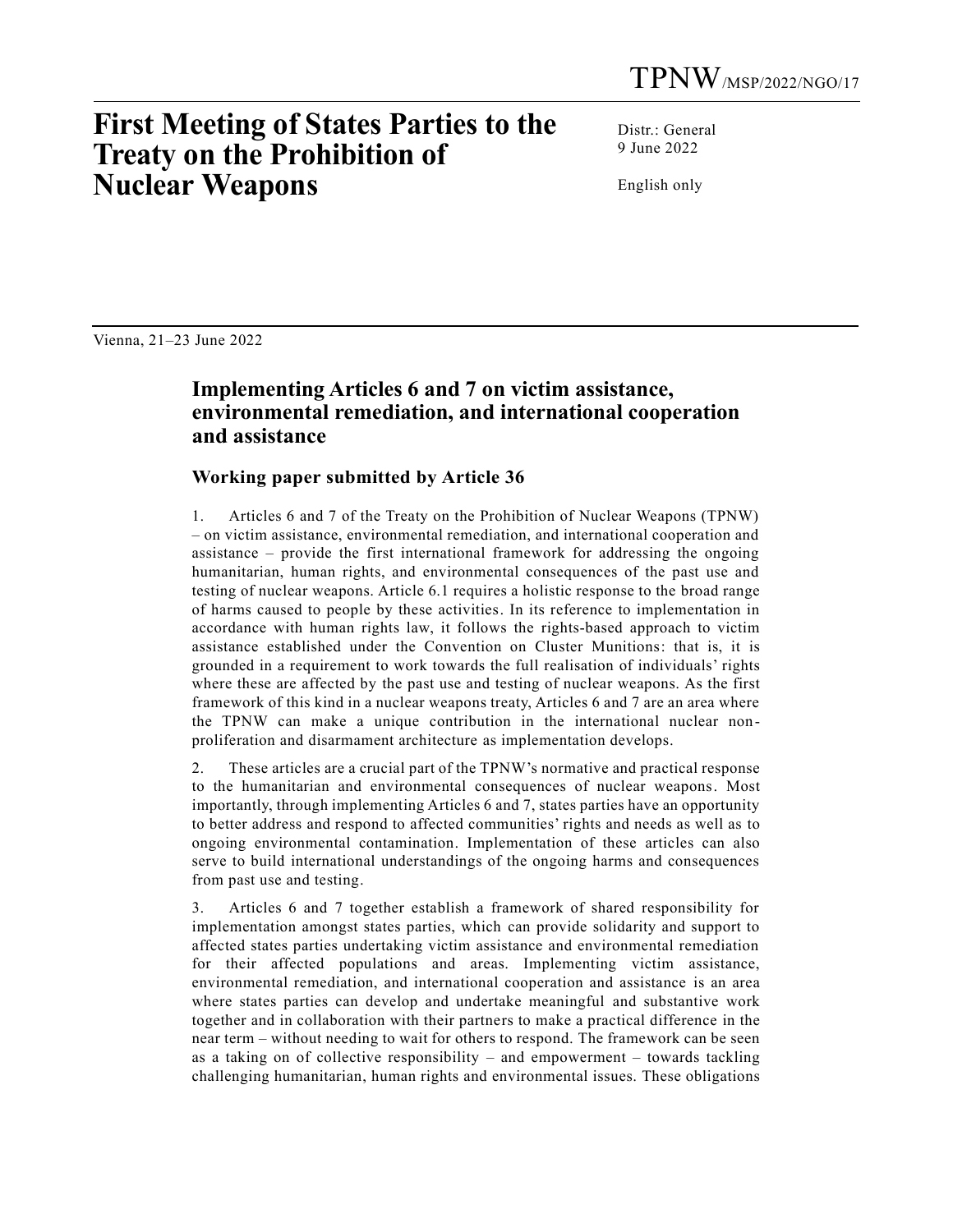do not preclude the seeking of other responses and redress, including from states outside the treaty, nor do they affect any existing arrangements outside of the TPNW framework – all of which are important to addressing nuclear legacies holistically. These obligations should not place a burden on affected states. Rather, as implementation develops, they should provide a means for improved support, focus and the raising of standards in victim assistance and environmental remediation.

4. The implementation of Articles 6 and 7 should be considered a long-term commitment, to be done in phases and progressively realised. The TPNW currently has limited membership and resources. States parties will need to prioritise and sequence their work in this area, to develop effective implementation over time. Because of the nature of nuclear weapons and their effects, and the deficits in and suppression of information surrounding how they have been tested and used, it may take time for states parties to fully understand the ongoing harm caused by past nuclear weapons use and testing and to come to collective understandings on the range of responses required. Nevertheless, states parties can take steps towards implementation with the knowledge and tools they have now: initial actions can focus on action by and to support states parties with populations identifying themselves as affected, and areas known to be contaminated, for example. Various issues of substance can be identified by states parties and set aside for future discussion.

5. From the start, implementation should aim to be inclusive and equitable and should centre affected communities, their knowledge, rights and needs, closely involving them at all stages (including regarding the modalities for their participation). This is essential for approaching both victim and assistance and environmental remediation, which are not purely technical matters but should seek to serve the requirements of individuals and communities. With the history of nuclear use and testing involving discrimination, colonialism, a disproportionate impact on Indigenous peoples and the denial of individual and collective rights this is especially crucial.

6. At the first Meeting of States Parties, the priorities should be to put in place the foundations for implementation going forward, including: structures for ongoing work and discussion; initial practical and time-bound activities; and establishing a positive, inclusive and collaborative culture of work. In this regard, the recommendations contained in Kazakhstan and Kiribati's working paper would provide a strong basis for states' commencement of their implementation work. These focus on putting in place: an implementation framework with action points for affected and other states parties, including to begin information gathering and planning (that can also form the basis for requests for international cooperation and assistance); principles for implementation including accessibility, inclusivity, nondiscrimination, and transparency; an informal intersessional working group in this area (with possible areas for discussion including substantive issues, informal reporting formats, and an international trust fund for affected states); and commitments to inclusivity covering a range of stakeholders including international organisations, civil society, affected communities, Indigenous peoples, and youth.

7. Developing the implementation of a rights-based understanding of nuclear harm, as a matter to be addressed through collective action, and a holistic concept of assistance, offers the opportunity to address the impacts of nuclear weapons on people and places more effectively: existing models and policies have often left shortcomings for affected communities. Globally, there are around 16 present-day states or territories that were subject to previous nuclear weapons use or testing. There is also a range of other countries whose nationals were present in the vicinity of use or testing.<sup>1</sup> Most of these are not yet party to the TPNW. Work to implement Articles 6

**\_\_\_\_\_\_\_\_\_\_\_\_\_\_\_\_\_\_**

<sup>1</sup> For an overview, see Matthew Bolton and Elizabeth Minor (2021), 'Addressing the Ongoing Humanitarian and Environmental